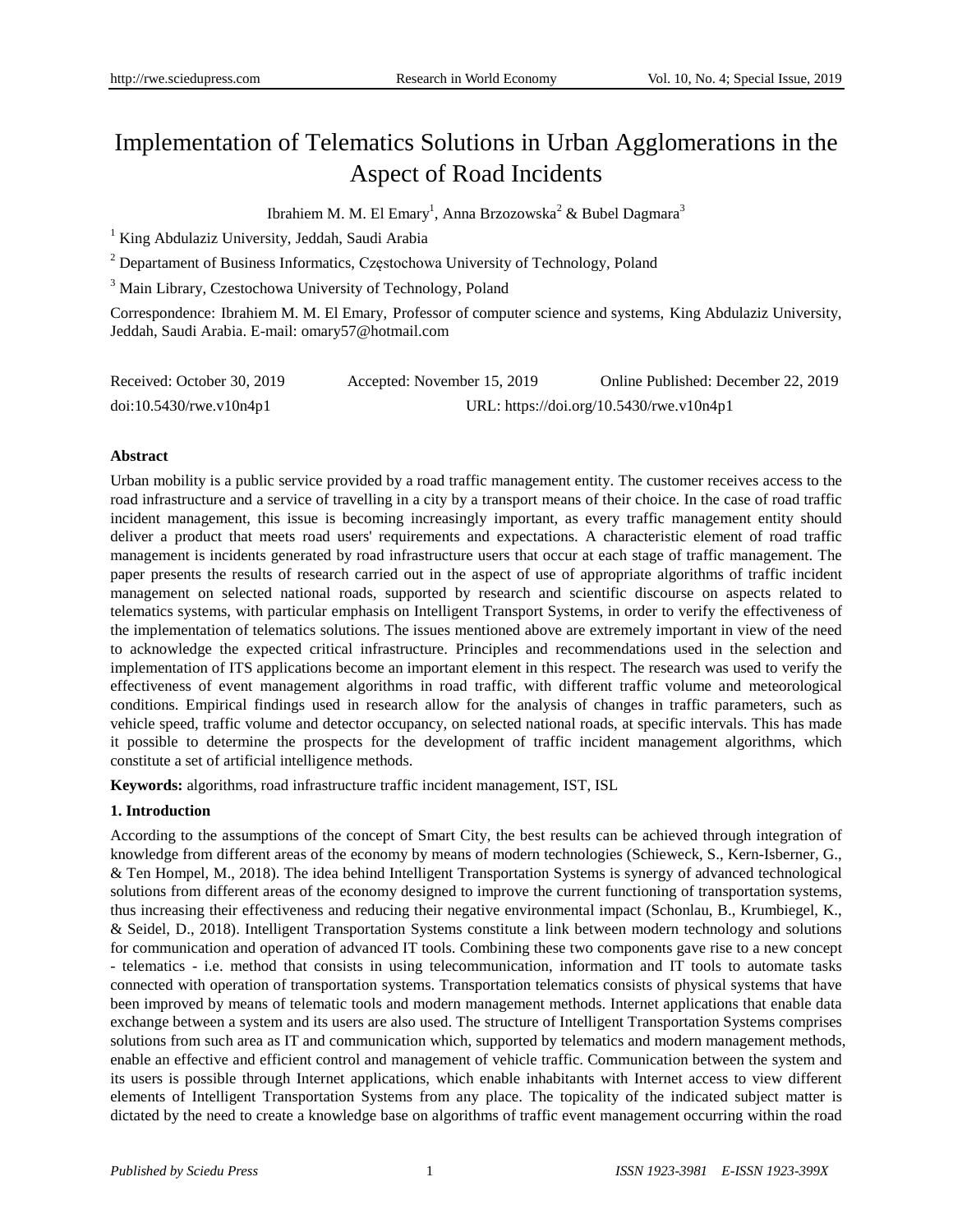infrastructure, taking into account the speed of vehicles, traffic volume and occupancy of detectors in a specified period of time.

# **2. Analysis of Literature and Problem Statement**

Literature reviews have shown the existence of many assumptions concerning traffic incident management in the aspect of road infrastructure. The choice of the right assumption depends on individual needs. This creates an opportunity to create a specific road traffic event management system and at the same time poses a challenge to infrastructure conditions. When choosing the right traffic incident management algorithms, compatibility and the ability to combine them is of paramount importance. Due to the constantly growing interest in intelligent logistic systems, shown in recent years, the authors predict a permanent increase in the dissemination and application of, first of all, the possibility of using algorithms presented in this article to forecast the management of traffic incidents in the aspect of road infrastructure.

Traffic events can be managed with the use of appropriate algorithms for Intelligent Transport Systems (ITS) equipment and applications. Random traffic incidents reduce the throughput of the traffic system components and increase time loss and the likelihood of secondary events, which are often dangerous traffic incidents. Sven Fröhlich and others have classified road incidents (Fröhlich, S., et al., 2018). Detection and verification of an incident is the first stage of the traffic incident management process, followed by the start of rescue action and traffic management in response to the incident, removal of the consequences of the incident and restoring normal traffic conditions. Manfred Harrer and others indicated the benefits of reducing serial and secondary events (up to 29%), reducing drivers' working time, reducing fuel consumption and emissions (Harrer, Manfred, et al., 2018). On the other hand, Jörg Dreier's research showed that traffic incident management, in terms of road infrastructure, contributed to reducing the time from incident reporting to rescue at the scene of the accident by 50%, and from incident reporting to cleaning up the scene of the accident by 38% (Dreier, J., 2018). According to Michael Schäfer and Robert Hoyer, the implementation of traffic incident management algorithms allowed the duration of the traffic incident to be shortened by 30 minutes on average.

The first objective of implementing traffic incident management algorithms is to enable the capacity of the existing traffic systems to be used more efficiently in the event of an incident. This objective is being achieved by influencing the traffic distribution and reducing the probability of a traffic event (Schäfer, M., & Hoyer, R., 2017). It is also important to be able to collect data from the detection system, which serves basis for improving the traffic incident management strategy, as confirmed by Stephan Pieper, Felix Kunde and Petra Sauer (Pieper, S., Kunde, F., & Sauer, P., 2018). Thomas Kleine-Besten and others also discussed the methods of detecting traffic events, emphasizing the use of algorithms that allow for the analysis of changes in traffic parameters such as vehicle speed, traffic volume, occupancy of detectors or the time of covering a section of the road (Kleine-Besten, T., et al., 2015). Achim Reusswig, on the basis of the ongoing divagations, emphasized the fact, that in most algorithms one decision is made - about the occurrence of an event in traffic or its absence in a given time interval in relation to the detection station. In his opinion, ways of determining the detection rate are different, due to different ways of calculation. If the algorithm has been analysing the data for a longer period of time, the results are likely to be more satisfactory. The aim of the algorithm is to minimize the time needed for a detection of a traffic incident, hence a balance between the performance parameters of the method used should be maintained, with an acceptable number of false alarms, an acceptable time of detection and a satisfactory detection rate should be maintained (Reusswig, A., 2018). The so far developed traffic incident management algorithms have been divided into four main groups: algorithms based on reference models, disaster theory, statistical calculations and artificial intelligence (Hochgürtel, H., 2018).

# **3. The Purpose and Objectives of the Study**

The aim of the work is to identify the issues concentrated around traffic event management systems, using Intelligent Transport Systems and algorithms in the aspect of road infrastructure. To that end, implementation variants, functions and effects of the implementation of intelligent transport systems on selected national roads were presented. The effectiveness of the implementation of appropriate algorithms has also been verified, taking into account the current literature.

The main aim of the article is to analyze the event management system in the aspect of road infrastructure, including the critical one, which is based on Intelligent Transport Systems, using ICT modules, in order to prepare forecasts for making decisions that are of key importance for safety. This ensures effective implementation and combination of appropriate algorithms and artificial intelligence teams. Implementation of the assumptions related to road management in the sense of improving the effectiveness of the algorithms being researched, allows the use of IST and ISL applications, creating the possibility of more effective use of road infrastructure in the event of an incident.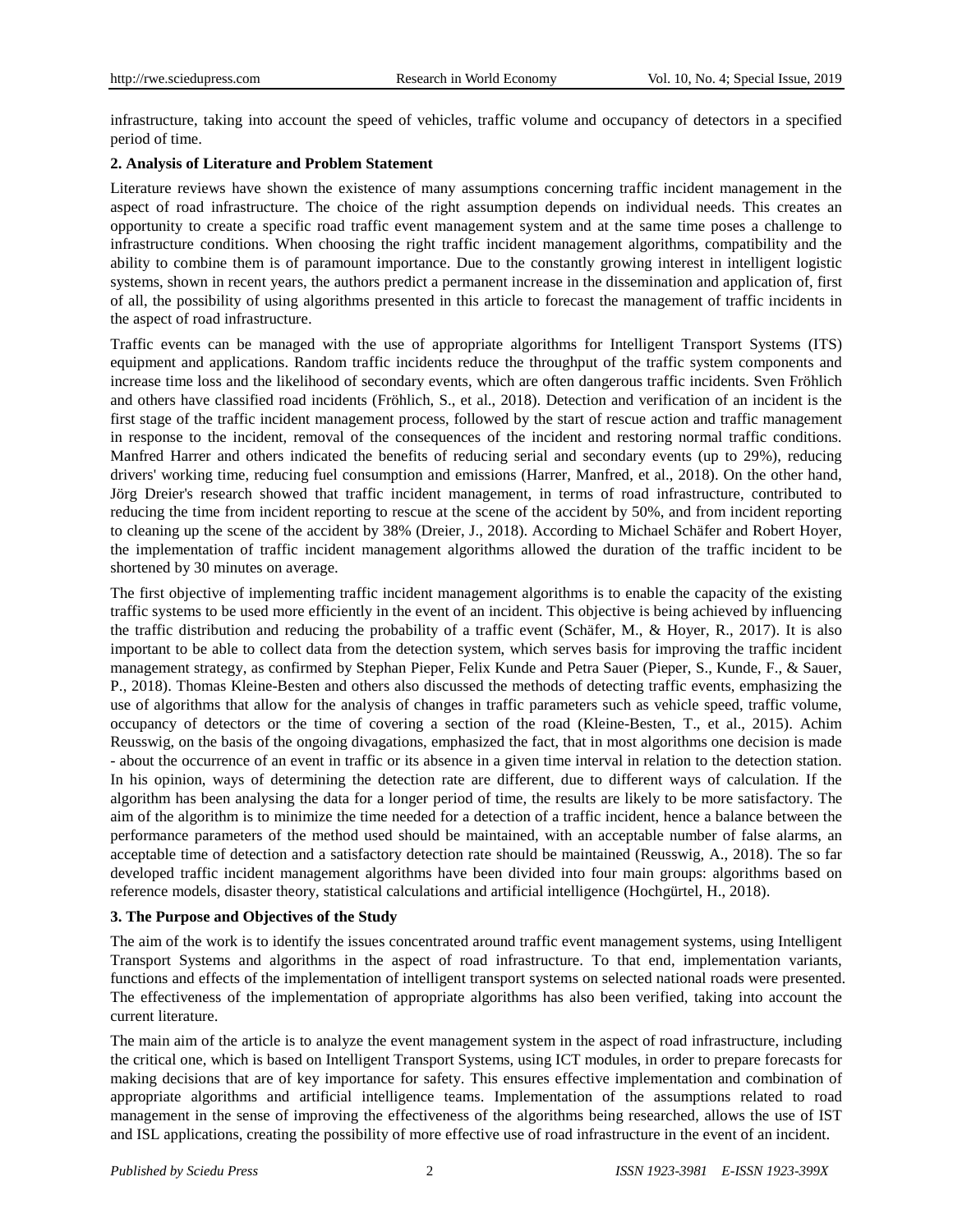Since the article concerns the implementation of assumptions related to the traffic incident management system in the aspect of road infrastructure in theoretical and empirical terms, the methodology oscillates around the creation of knowledge, enabling the achievement of a specific goal implied by intelligent logistics systems, including critical ones, the essence of traffic incident management, intelligent transport systems and through the use of event management algorithms.

#### *3.1 Telematic Systems in Transportation*

From the scientific perspective, the term "telematics", which combines telecommunication and computer science, brings together the achievements of three fields - telecommunication, computer science and automatics. Telematic solutions are used, for instance, in industry and medicine, but they also constitute a crucial element of modern transportation systems. The term *telematics* refers to a set of technological solutions that can improve transportation, forwarding and logistics processes, among other things, increasing their safety and performance and reducing their negative environmental impact. No matter in which area of the broad sector of transportation, forwarding and logistics telematics is used, an important aim of implementing telematics-based systems is time saving, which is directly translated into reduction of costs, including transportation costs (Schnieder, L., & Lemmer, K., 2014).

Transportation telematics refers mainly to technological solutions that are part of so-called Intelligent Transportation Systems (ITS). ITS comprises three basic, intelligent groups of elements - vehicles, roads and management centres, which are equipped with modern devices and applications, such as: the Internet, radio communication systems, mobile networks, graphic databases, satellite navigation systems, cameras, radars, weather monitoring devices and many more (Noll, B., 2018).

#### *3.2 Intelligent Transportation Systems and Management of Road Incidents*

In terms of management of road incidents with regard to road infrastructure, the term *intelligence* is increasingly used to describe modern, pioneer, and sometimes even revolutionary, products, management techniques and technologies. In the theory of psychology, intelligence is often identified with various capacities: cognitive capacity, capacity for rational thinking and inferring, purposeful behaviour, coping in a complex environment and learning from experience. Although they are usually reserved to a human being, they can also be interpreted with regard to intelligent transportation systems (Ulusay-Alpay, B., 2016).

An intelligent transportation system is one that consists of interlinked elements such as: transportation linear infrastructure, nodal infrastructure, traffic participants and traffic managing entities, which deliver common transportation objectives and show capacity for processing generated information and capacity for adapting to changing conditions, which is manifested in ability to solve transportation problems with a different degree of difficulty and complexity based on previously processed information, applied expert programmes or algorithms that enable right decisions to be made with regard to transportation system management (Dyr, T., 2015). However, the pace of today's technological progress suggests that in the near future this range of possibilities will also include a system's ability to learn.

It is indicated that in ITS the ability to solve complex transportation problems is a result of the use of various tools that rely on IT technology, wireless communication and electronics of transportation means. The above-listed tools are advanced applications designed to provide innovative services connected with management of traffic and the processes of the flow of information between the transportation system's users in order to ensure a secure and rational use of the transportation network (Kleen, P., et al., 2018).

Simplifying the essence of ITS in terms of road incident management in the aspect of road infrastructure, it can be assumed that this system comprises management centres, which are connected by means of specific IT, automatic and communication solutions with transportation infrastructure used by vehicle drivers (Figure 1).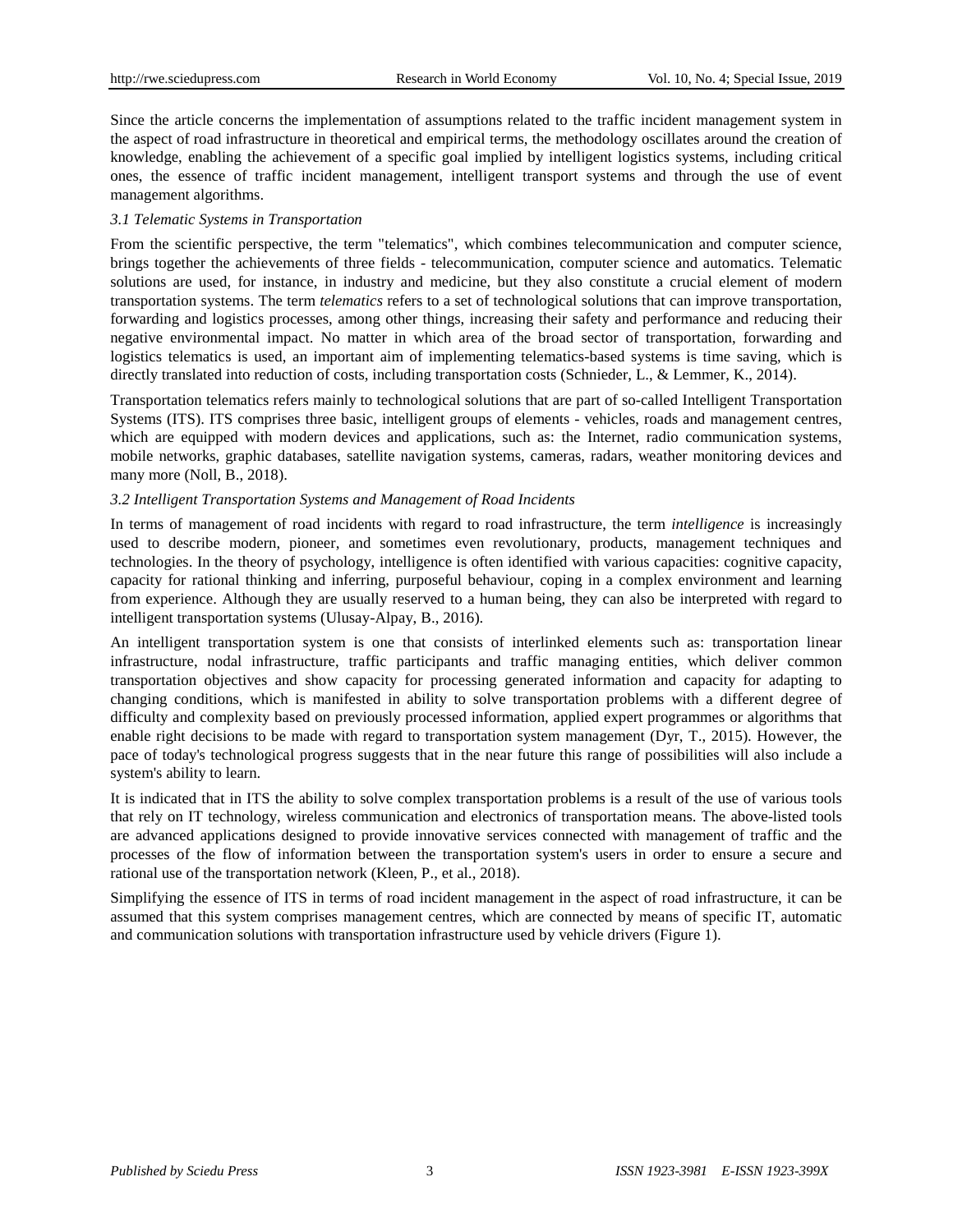

Figure 1. Components of ITS

Source: own work based on Kleen, P., et al. (2018). Funktionale Sicherheit von autonomen Transportsystemen in flexiblen I4. 0 Fertigungsumgebungen. In: Echtzeit und Sicherheit. Springer Vieweg, Berlin, Heidelberg, pp. 11-20.

Often, the term "telematics" is incorrectly used interchangeably with the term ITS. Telematics is a set of telecommunication, IT and automatic control solutions that are adapted to be used in physical systems. Intelligent systems are physical systems that have been improved by implementation of telematic solutions. In this sense, ITS is a broader concept than telematics.

Telematic solutions can be used as tools for supporting decision making processes in the area of road incident management in the aspect of road infrastructure, because they enable access to information in real-time, i.e. information that is updated on an ongoing basis, and thereby find a range of applications in the management of traffic, both urban and suburban. The complex of such solutions should be integrated in one coherent network covering the entire transportation system (Eck, F., 2015). A transportation system referred to as intelligent should use at least several of the available telematic solutions that have a real impact on the improvement of the effectiveness of the movement of goods and people as part of the system and on increased safety of transport.

# **4. Urban Agglomeration**

Urban agglomerations are areas with the highest concentration of population and the greatest capability to create economic growth (Kołodziejski, H., & Wyszomirski, O., 2017), struggling at the same time with numerous economic, social, spacial, infrastructural and ecological problems. Cities are also areas with a particularly high rate of mobility resulting in road incidents (Siergiejczyk, M., et al., 2015). Therefore, the key barriers to the development of modern cities include: congestion, low level of traffic safety and high level of pollution of the environment.

Congestion is crowding or overloading of city streets (Dyt, T., & Kozłowska, M., 2018). Such phenomenon causes a range of negative effects. They include traffic jams on main arteries connecting the different areas of cities, which significantly deteriorate the conditions of transporting both humans and loads. A negative effect of congestion is also a significant reduction of traffic speed, which sometimes may even paralyse communication in certain city zones. As numerous studies conducted in Europe show, the speed of vehicles on roads in big cities are reduced to even 5–10 km/h, i.e. the walking pace of an average pedestrian. Another negative effect of congestion is time losses suffered by inhabitants, deliverers and carriers. Among the negative consequences are also increased costs of vehicle use and infrastructure maintenance, as well as road incidents. Congestion is thought to be caused by a surge in the number of vehicles on roads which is not compensated by the proportional increase in road infrastructure capacity (Schuwerk, G., & Schueller, H., 2015).

Solutions are sought to eliminate or reduce congestion by examining such parameters as: population density in a city and its individual districts, the number of people employed in a city, the number and location of production and services companies in a city, the number and location of outlets, cultural, recreational and entertainment facilities, eating places, healthcare and educational institutions, and then analysing trips between the above-listed facilities. One of such solutions is to build and operate logistics centres. They enable a significant reduction of heavy goods traffic in cities by using light commercial vehicles, among other things (Hundert, M. (2018). This is because shipment consolidation and deconsolidation constitutes integral services of warehouse management in logistics and distribution centres. Such facilities, which also carry out tasks connected with collection, reloading, storage, picking, packaging and distribution of goods, are usually located on the outskirts of cities handling large load streams (Dalaff,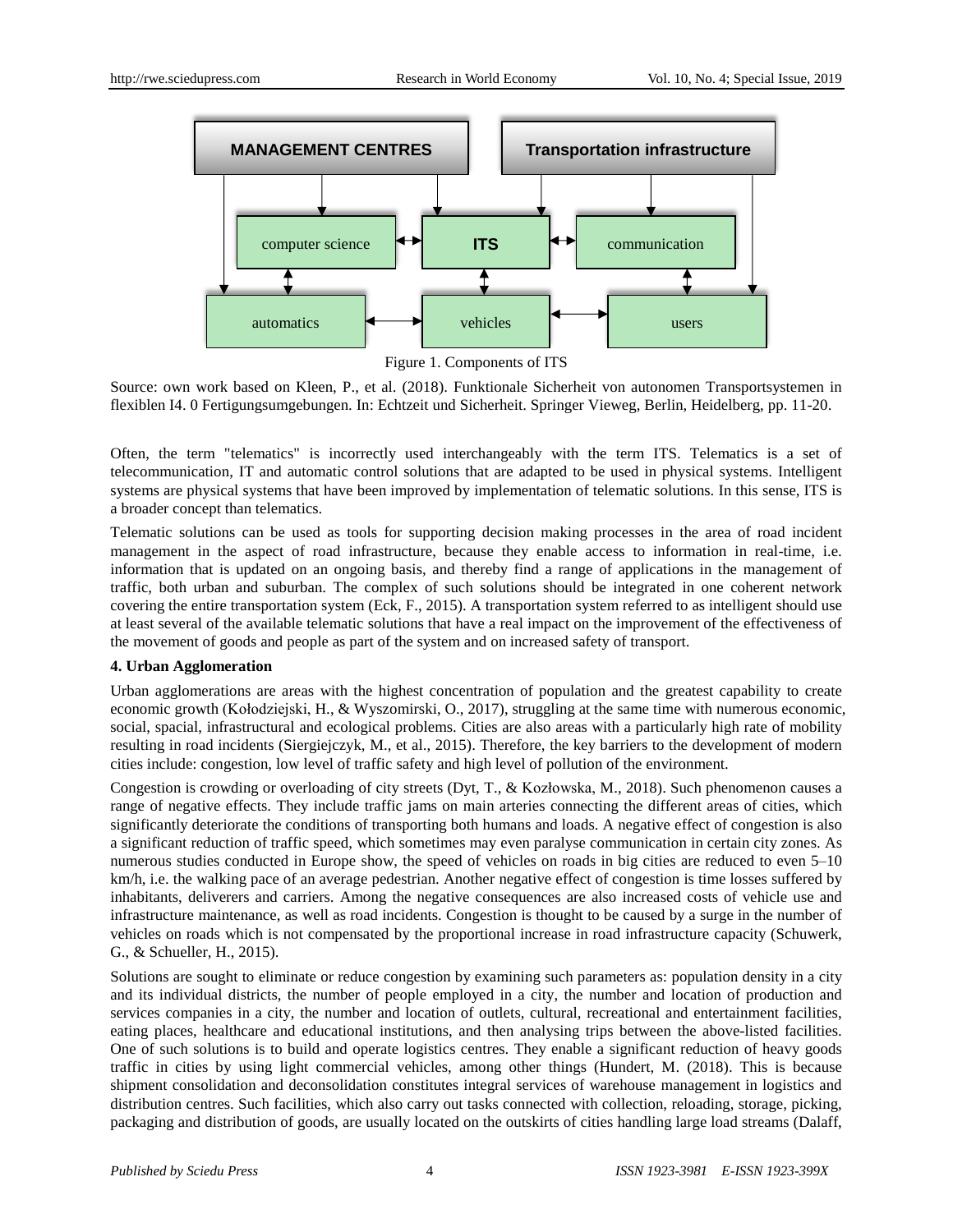C., Niebel, W., & NeumanN, T., 2014). Additional benefits of their functioning include reduction of noise and air pollution in a city. These are important advantages, because vehicles produce huge quantities of highly harmful substances for human health during rapid and incomplete combustion, especially during rush hours.

However, urban authorities have a wide range of possibilities at their disposal to reduce cargo transport in urban areas. The most popular solutions include limits on traffic routes, time (e.g. deliveries beyond peak hours) and on vehicles' technical parameters (permissible load capacity or vehicle height on selected road sections or in selected urban zones).

# **5. Implementation of Telematic Solutions in Urban Agglomerations**

The implementation of ITS, which is based on various telematic solutions, can bring a range of benefits to urban transportation systems and their users (Figure 2), and be an alternative in solving the above-mentioned urgent problems of cities, including those related to road incidents.

One of the advantages of the implementation of ITS solutions is an increase in the effectiveness of transportation entities, e.g. by shortening transport time or reducing energy consumption. Another significant positive effect is improvement of the natural environment through reduction of traffic in selected areas or routes, and, as a result, reduction of exhaust emission and noise level. Other highlighted advantages include increased traffic safety and better protection of traffic participants (Bubeck, A., et al., 2014).



Figure 2. Selected benefits of the implementation of ITS solutions in transportation

Source: own work based on Bubeck, A., et al. (2014). Vom fahrerlosen Transportsystem zur intelligenten mobilen Automatisierungsplattform. In: Industrie 4.0 in Produktion, Automatisierung und Logistik. Springer Vieweg, Wiesbaden, pp. 221-233.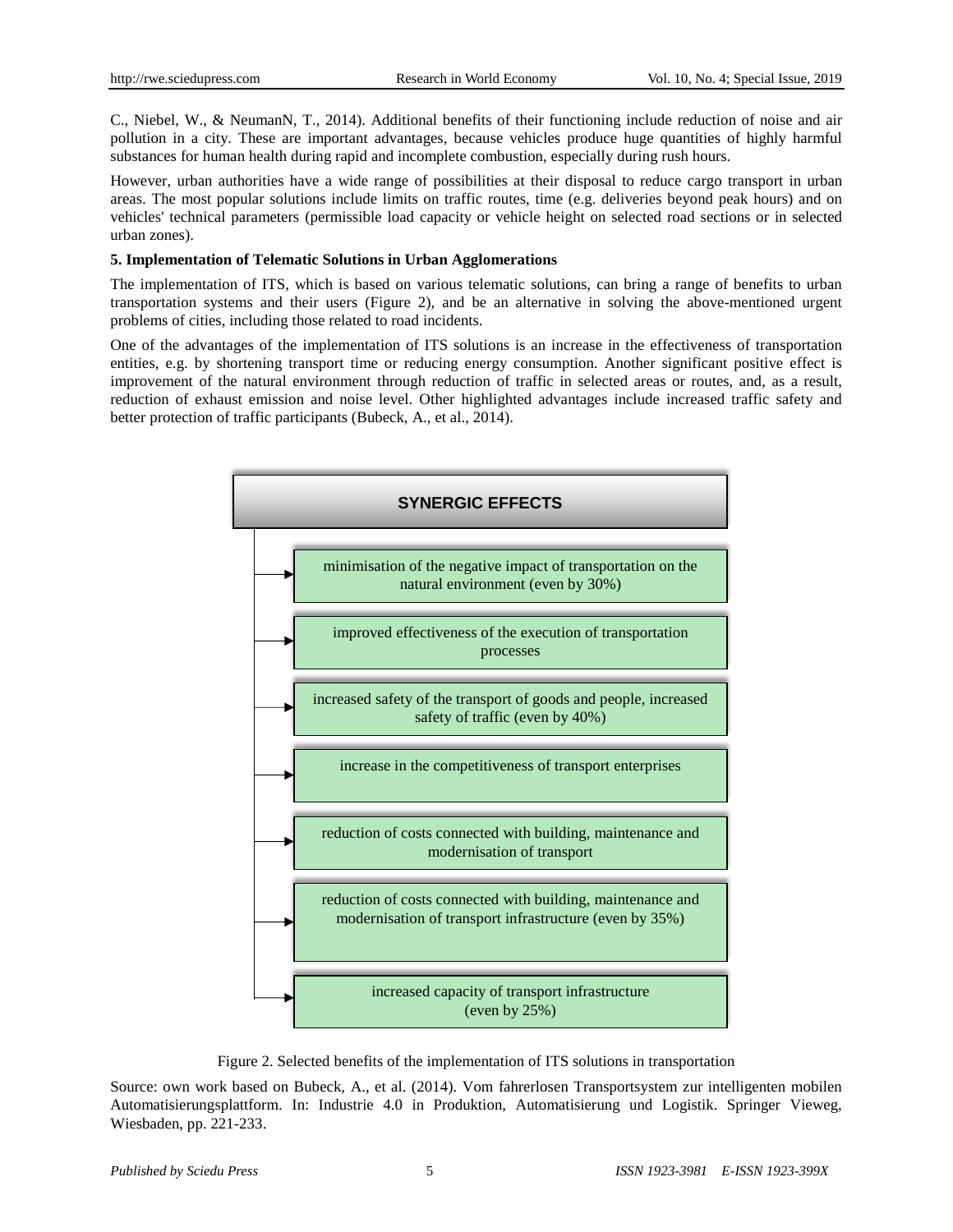Occurrence of several effects at the same time may contribute to effects of synergy. For example, improved effectiveness of transportation processes and reduced costs of road incident management may cause carriers to make new investments in urban communication.

For such effects to occur, it is necessary to create ITS architecture, i.e. the structure of system elements that constitutes a kind of framework that allows relations to be created and the different system elements to be integrated and to cooperate with each other and with the environment (Kirsch, Ch., et al., 2016). Such elements can be adjusted to each other thanks to standardisation of telematic systems.

Creation of ITS that functions as a subsystem of the urban logistics system should begin with identification of functional areas where specific telematic solutions could be implemented in order to achieve measurable benefits related to the traffic of people and goods, including reduction of congestion, level of pollution and noise, and increased traffic safety through appropriate management of road incidents and appropriate road infrastructure. Scholars and experts in the field of transportation as well as good practices in selected European cities show that such areas include: urban communication management system, system for managing urban traffic safety, system for road incident management, vehicle management system, electronic payment collection system, electronic ticket system, and electronic and dynamic system of passenger information (Malleck, H., & Mecklenbräuker, Ch., 2015).

While designing ITS, it is also necessary to indicate specific technological, IT, communication, automatic and measurement solutions, i.e. application areas, with which each functional area will be equipped. It is worth emphasising that some of them may use multiple solutions, while in the case of others, it seems reasonable to implement only one solution. An important issue is analysis of current values of such parameters as mobility on streets or street capacity, as well as assessment of whether the implementation of a specific telematic solution is necessary and will bring expected economic, social and environmental benefits. This can be achieved by means of simulation techniques, which rely, among other things, on expert programmes and neural networks.

The following systems can be used in urban communication management subsystem: AVLS, GPS, GIS, databases and variable message boards located near communication nodes. The aim of variable message boards is to inform users of the urban transportation system about possible variants of travelling, e.g. by bus, underground or tram, about real-time public transport timetables, i.e. showing potential delays, about tariffs, ticket distribution systems and enforcement regulations, e.g. regulations concerning transport of luggage and animals.

An interesting tool in the subsystem of traffic safety management is variable message signs, which inform about maintenance work in selected road sections, closure of certain streets, and collisions or road incidents that impede traffic in selected sections of a city's linear infrastructure. In such cases, users are informed about such incidents as they happen, which allows them to take decisions optimising their trips within a city. Such signs lead to reduction of the speed of vehicles and reduction of the number of offences, thereby increasing road traffic safety.

The most interesting solutions in the subsystem of road incident management in urban areas include automatic incident detection, TV control systems, traffic monitoring devices - sensors, detectors, video detectors - which enable identification of traffic offenders.

As far as vehicle management systems are concerned, it is worth mentioning GPS, GIS, radio communication systems (RDS and RFID), automatic vehicle location systems (AVLS) and decision support systems. GPS-based applications are used on a wide scale (both by transport companies and individual users), mainly due to the benefits they offer. Implemented in an enterprise, they enable constant monitoring and control of vehicle fleet. They make it possible to precisely locate vehicles, plan itineraries in real time and monitor various driving parameters (Zimmermann, W., & Schmidgall, R., 2014).

GPS-based applications are designed to process and visually present information connected with the location of various objects in space (e.g. warehouse facilities, production halls). Such applications include: databases, digital maps and software. They make it possible to analyse information about roads under repair, damaged road surfaces or bad conditions in a particular road section.

The implementation of an electronic payment collection system may reduce the load on a city's transportation infrastructure and decrease congestion in the area covered by the payment system. Charging road traffic participants with payments for entry to certain zones of the city is intended to reduce traffic within the city, contribute to protection of historic urban zones and reduce nuisances connected with congestions and noise.

Another solution, which is very popular with users of urban transport systems, is an electronic ticket system, which is designed to make it easier for urban public transport users to travel. Its implementation can be difficult in cases when it should fulfil the role of a document that entitles to travelling by multiple means of transport. A huge challenge for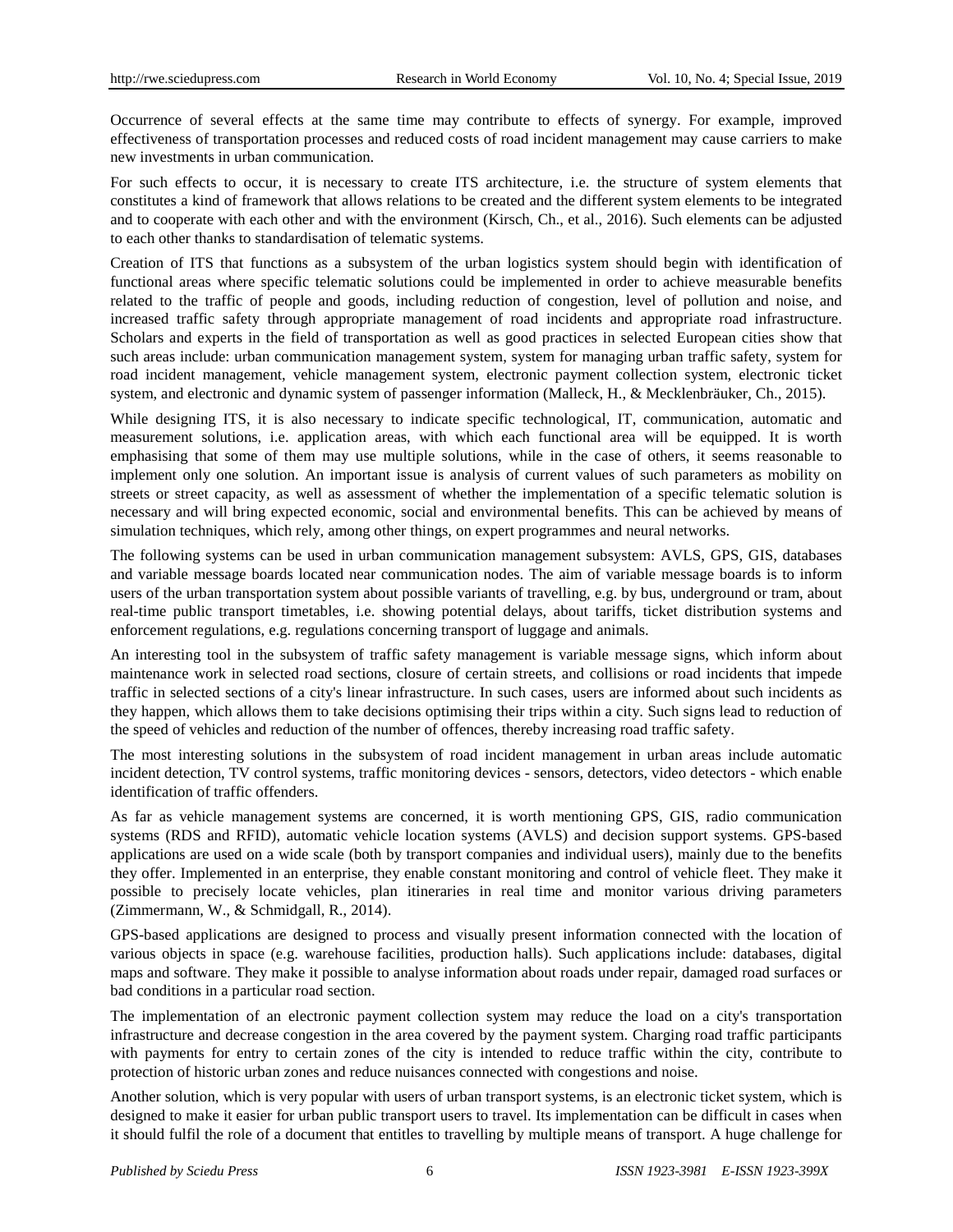operators and transport companies is then to unify the tariff system. In the future, an electronic ticket should also be integrated with a parking fee system in the paid parking zones.

However, the implementation of ITS solutions can be difficult, due to economic and also organisational and mentality-related considerations. It is thus recommended to conduct educational campaigns to raise awareness among the users of transport systems and the entities managing such systems of such risks as low traffic safety resulting in road incidents, as well as promote specific ITS solutions.

The implementation of ITS aims to support the management of traffic, public transport and vehicle fleet, to simplify the operation of transport payment systems, to support road incident management, to improve safety and information control systems and to support the management and maintenance of road infrastructure (Ress, Ch., & Wiecker, M., 2016). A detailed scope of ITS application in the form of services that are provided is presented in Table 1.

The scope of ITS application, as presented in Table 1, comprises services that can be provided thanks to the earlier-mentioned devices and applications with a varied scope of offered data and various ways of its processing, presentation and use. Telematic systems are a source of data, which can be grouped in terms of its origin into (Borowiak, J., Jaśkiewicz, K., & Wąsowicz, A., 2018):

- directly derived from a telematic device,
- entered by a vehicle driver,
- derived from a motor vehicle, a trailer or a semitrailer,
- provided by means of additional sensors.

Regardless of the type of applied devices or how data is derived in the different Intelligent Transportation Systems, what is important for determining the usability of a system is knowledge of its complexity - potential scope of interaction with the user of the suprastructure or infrastructure. Full interaction systems that enable a two-way flow of data between the system and its user are the most comprehensive and to the largest extent accelerate the flow of information. No less useful are systems without direct interaction (e.g. devices under a vehicle's dashboard that transmit data directly to the central control unit without the driver's knowledge) or one-way interaction systems that provide "driver - central control unit" or "central control unit - driver" communication (Nürnberger, S., 2018).

| <b>APPLICATION AREAS</b>              |   | <b>PROVIDED SERVICES</b>                                                      |  |  |  |  |
|---------------------------------------|---|-------------------------------------------------------------------------------|--|--|--|--|
|                                       | ❏ | pre-trip information                                                          |  |  |  |  |
|                                       | ❏ | on-trip driver information                                                    |  |  |  |  |
|                                       | □ | information on conditions of public transport trip and possibility of booking |  |  |  |  |
|                                       |   | such trip                                                                     |  |  |  |  |
|                                       | ⊔ | information on conditions of traveller services                               |  |  |  |  |
| <b>Traffic and trip</b><br>management | ❏ | traffic control                                                               |  |  |  |  |
|                                       | ❏ | management of rescue operations after an incident                             |  |  |  |  |
|                                       | ❏ | management of demand for traveller service                                    |  |  |  |  |
|                                       | ❏ | control and reduction of a vehicle's exhaust emission                         |  |  |  |  |
|                                       | ❏ | traffic control at road and rail junctions                                    |  |  |  |  |
|                                       | ❏ | supporting the enforcement of traffic regulations                             |  |  |  |  |
|                                       | ❏ | management of the maintenance of line and point infrastructure                |  |  |  |  |
|                                       | ❏ | vehicle guidance and navigation                                               |  |  |  |  |
|                                       | ❏ | informing travellers about changes                                            |  |  |  |  |
| <b>Public transport</b>               | ❏ | personalised public transit                                                   |  |  |  |  |
| management                            | ❏ | control of public transport trip safety                                       |  |  |  |  |
|                                       | ❏ | "on demand" transport management                                              |  |  |  |  |
| <b>Transport payments</b>             | ❏ | road use electronic payment services                                          |  |  |  |  |
|                                       | ❏ | electronic check of vehicles used for commercial purposes                     |  |  |  |  |
| <b>Commercial cargo</b>               | ❏ | automatic inspection of road safety                                           |  |  |  |  |
| carriages and vehicle fleet           | ❏ | On-board safety monitoring                                                    |  |  |  |  |
| management                            | ❏ | improvement of administrative processes connected with the use of vehicles    |  |  |  |  |
|                                       |   | for commercial purposes                                                       |  |  |  |  |

Table 1. Scope of the application of ITS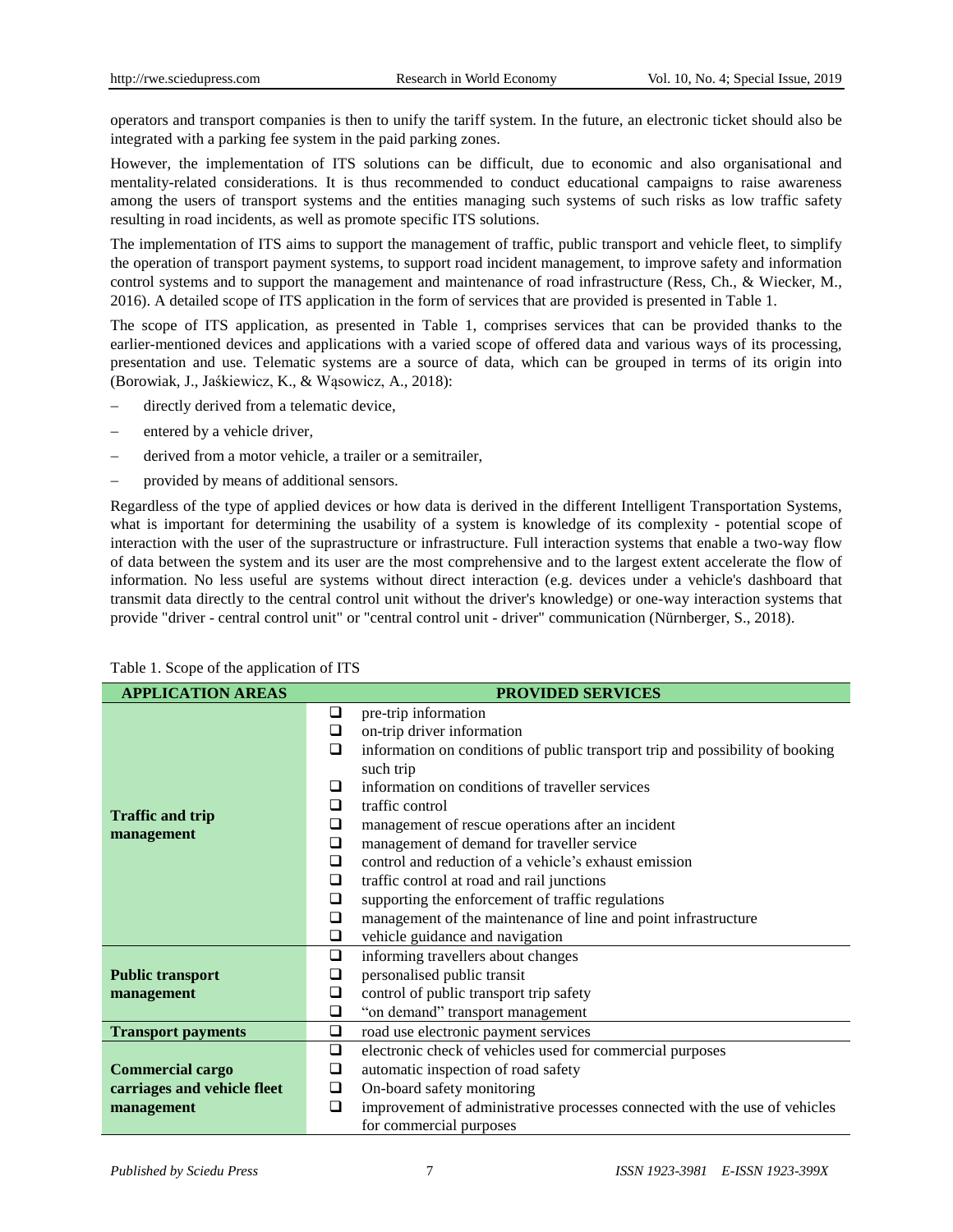|                                              | ⊔      | control of hazardous material transportation               |  |  |  |  |
|----------------------------------------------|--------|------------------------------------------------------------|--|--|--|--|
|                                              | ⊔      | management of vehicle fleet used for commercial purposes   |  |  |  |  |
| Incident management                          | ⊔      | incident notification and safety of people                 |  |  |  |  |
|                                              |        | emergency vehicle management                               |  |  |  |  |
|                                              | ⊔      | notification of hazardous load transportation              |  |  |  |  |
| <b>Advanced systems of vehicle</b><br>safety | ❏      | collision prevention                                       |  |  |  |  |
|                                              | ❏      | prevention of collisions at junctions                      |  |  |  |  |
|                                              | $\Box$ | video anti-collision systems                               |  |  |  |  |
|                                              | ❏      | emergency services                                         |  |  |  |  |
|                                              | ◻      | anti-collision robustness installations                    |  |  |  |  |
|                                              | ⊔      | automatic vehicle operations                               |  |  |  |  |
|                                              | ⊔      | anti-squash protection                                     |  |  |  |  |
| <b>Safety systems</b>                        | ❏      | public transport safety (including pedestrian safety)      |  |  |  |  |
|                                              |        | safety of disabled road users                              |  |  |  |  |
|                                              | ⊔      | intelligent junctions                                      |  |  |  |  |
| <b>Information control</b>                   | □      | use of archived data                                       |  |  |  |  |
| <b>Management of the</b>                     |        |                                                            |  |  |  |  |
| construction and                             |        | construction, repair operations                            |  |  |  |  |
| maintenance of road                          |        | maintenance operations (including in particular in winter) |  |  |  |  |
| <i>infrastructure</i>                        |        |                                                            |  |  |  |  |

Source: own work based on Nürnberger, S. (2018). Datenverarbeitung im (vernetzten) Fahrzeug. Datenschutz und Datensicherheit-DuD, Vol. 42, Nr. 2, pp. 79-82.

Intelligent Transportation Systems are often referred to as the key to efficient traffic management and safety improvement in terms of road incidents with regard to road infrastructure. Modern technological solutions such as traffic lights management systems, road monitoring, variable message signs and weather information are only few examples of the improvements implemented in transportation systems across the world. Growing road infrastructure requires improvements in traffic management that can generate time saving and reduce transportation costs, but just as important are priorities connected with improvement of traffic safety, in particular road safety.

#### **6. Discussion of the Principles That Should Be Applied When Choosing and Implementing ITS Applications and Services and Recommendations**

ITS is a telematic system that is deeply anchored in the physical environment from which it derives information and to which it returns the information once it has been processed appropriately. It comprises both devices and software. In this context, an ITS service can be identified with ITS sub-system, and it is this subsystem (the process of choosing and implementing it) that the below-described principles should apply. The principles below are very general in nature; most of them apply to services of different kind, not necessarily ITS. Such services should be based on rational bases of their provision, which are also economically, technically and socially effective. The principles laid down in the law serve well the processes of developing specifications at various levels in the form of provisions of law, guidelines and recommendations. It is more difficult to directly implement them in the processes of selection and implementation of ITS applications and services. In such processes, they may serve as general recommendations, as they are difficult to concretise. In order to apply them all, it would be necessary to propose a set of recommended criteria for compliance assessment for specified principles and for a specific service. It should be clearly emphasised at this point that in individual cases it is reasonable to only take into account a relevant subset of principles to assess a given ITS solution. In each case, assessment of effectiveness and cost-effectiveness should be made. An important issue is to ensure interoperability. Some principles, such as proportionality, supporting maturity or promoting an equal access, are very pragmatic. Others are more or less connected with particular ITS services, mainly at the stage of defining selected requirements and design. The remaining ones are either very obvious or very general.

# **7. Research**

Traffic incident management methods in terms of road infrastructure use algorithms that allow the analysis of changes in traffic parameters such as vehicle speed, traffic volume and detector occupancy. In order to compare the effectiveness of individual algorithms, three main parameters were taken into account - detection rate (DR), false alarm rate (FAR) and time to detect (TTD). The detection rate is defined as the ratio of the number of detected events to the total number of events. The value of the indicator depends on how the event is defined. In some analyses, only lane events are taken into account, in some cases stopping the vehicle at the side of the road is also taken into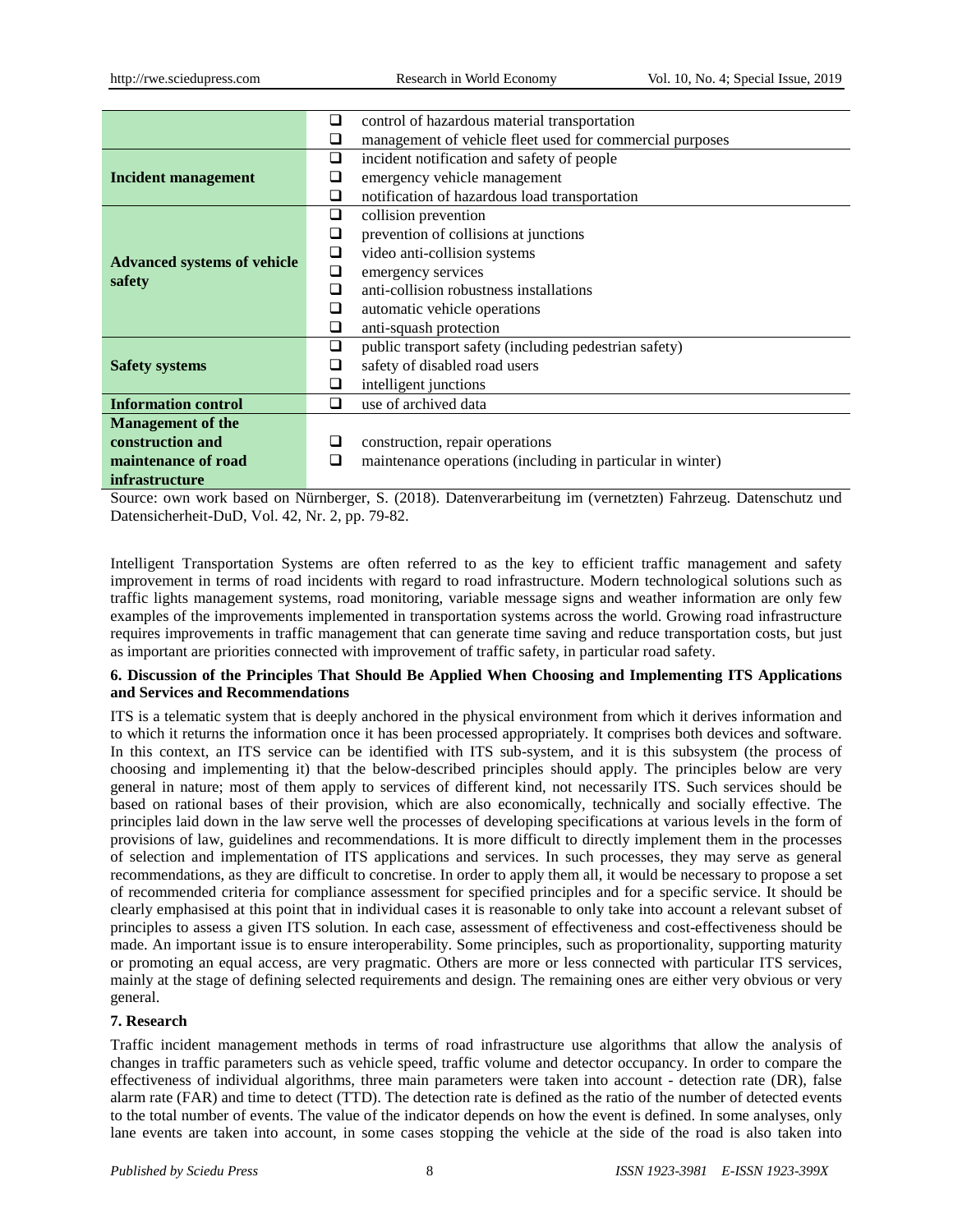account (Strubbe, T.,Thenée, N., & Wieschebrink, C., 2017). The recognition of events that result in vehicles being immobilised on the roadside without interrupting or disrupting the flow of traffic is much lower. The detection time of an event shall be defined as the time interval between the occurrence of the event and its detection, without taking into account the time needed for its verification. The false alarm indicator is defined as a percentage of the number of wrongly detected events in the total number of detected events (Rausch, M.,Lämmer, S., & Treiber, M., 2013). In most of the algorithms one decision is made - whether or not an event occurs in a given time interval, converted into a detection station. The ways of defining this parameter are different, due to different ways of calculation. Usually, the greater the number of decisions made per time unit and the greater the number of detectors in the network, the higher the false alarm rate. Due to the above, an additional indicator is often defined, which takes into account the number of false alarms per detection station, in time units (Lämmer, S., Treiber, M., & Rausch, M., 2013).

The values of the described indicators are dependent on each other. As the detection rate increases, the false alarm rate also increases. Similarly, with smaller false alarm rates, lower detection rates were also observed due to lower sensitivity of the algorithm. On the other hand, with an increase in detection rate, the average detection time also increases. It is also possible to notice the dependence that with a decrease in the detection time of an event, the false alarm rate increases. This leads to the conclusion that if the algorithm analyzes the data for a longer period of time (longer detection time), the results are more satisfactory (detection rates are higher and false alarm rates lower). Certainly, the detection time of an event must not be too long, therefore a balance should be sought between the performance parameters of the method used (i. e. with an acceptable number of false alarms, an acceptable detection time and a satisfactory detection rate) (Liedecke, Ch., 2016).

In recent years, four main groups of traffic incident management algorithms have been developed and classified: algorithms based on reference models, algorithms based on catastrophe theory, algorithms based on statistical calculations and algorithms based on artificial intelligence (Harrer, M., Gunitzberger, R., & Baumgartner, N., 2018). Algorithms based on reference models and based on statistical calculations have also been developed. The Artificial Intelligence method is the latest of the four methods mentioned above. Video image processing algorithms are presented as a separate group, in which algorithms from the groups mentioned above are often used (Netter, F., 2017).

Algorithms based on the reference models are the most common algorithms. They use information about motion flow parameters obtained from inductive loops, i. e. traffic volume and occupancy of the detector, comparing data from detectors with theoretical patterns derived from historical data. Algorithms in this group require an initial determination of the thresholds to which traffic parameters would be compared. Setting thresholds is difficult and time-consuming. This stage is very important, hence it should not be underestimated as the accuracy of the thresholds is a key element for the subsequent functioning of the algorithms. Algorithms in this group include the Californian algorithm (also known as the TSC algorithm), its subsequent modifications (TSC 7 and TSC8 algorithms), the APID algorithm (a component of the COMPASS software used in the Toronto motorway network, which is also a modification of the Californian algorithm), the PATREG algorithm and the Minnesota algorithm (Zhang K., & Taylor A.P., 2005).

Algorithms based on catastrophe theory take into account the occurrence of a sudden, discrete change in one variable, while other dependent variables show continuous changes over time. The variables to be considered are vehicle speed, detector occupancy and traffic volume. In the event of a significant sudden drop in speed, without an increase in occupancy and traffic, an alarm is triggered. Thanks to this, the use of algorithms from this group allows to distinguish the occurrence of an event from the occurrence of a road congestion. The event causes an increase in the queue of vehicles and a sudden, significant drop in speed. The difference between algorithms based on catastrophe theory and algorithms based on patterns is that the reference method is based on the determination of changes in individual variables at predetermined thresholds, while in the catastrophe theory, many variables over time are compared with earlier trends in data variability. An example of an algorithm from this group is the McMaster algorithm (LI, Linchao, et al., 2016).

In algorithms based on statistical calculations, the current traffic flow data is compared with data obtained from forecasts, using time series. All changes in motion parameters beyond the predicted range of parameter values are classified as events by the algorithms. The advantage of using these algorithms is that they take a large amount of data into account. Algorithms classified within this category are: HIOCC (High Occupancy Algorithm), ARIMA (Auto-Regressive Integrated Moving-Average) algorithm, SND (Standard Normal Deviates) algorithm, DES (double exponential smoothing) algorithm, DELOS (Detection Logic with Smoothing) algorithm, Bayesian algorithm and SSID (Single-Station Incident Detection) and the Low Pass Filter (Shapilsky, V., et al., 2017).

Artificial intelligence is used in the youngest group of traffic incident management algorithms. Neural networks and the theory of fuzzy sets are used here. The disadvantage of neural networks is a high proportion of false alarms and relatively long time needed to detect events. This is primarily due to preliminary assumptions, which impose on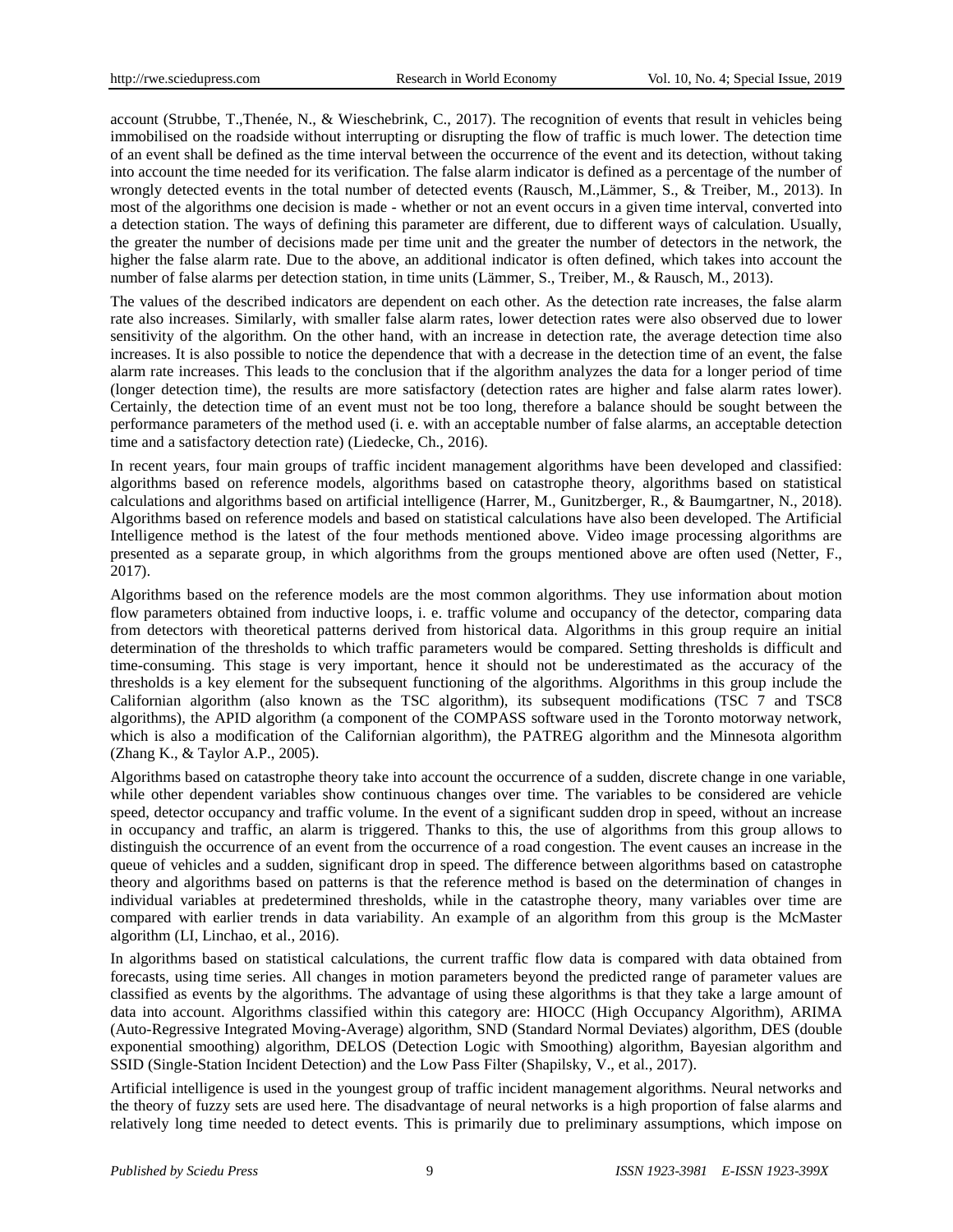neural networks the task of recognising congestion conditions caused by exceeded throughput from congestions caused by events. The recognition process mentioned above significantly extends the detection time, however in comparison with other algorithms, it is satisfactory.

Conducting research to compare traffic incident management algorithms has proved to be a very difficult task due to the variety of traffic conditions at the research sites, meteorological conditions and the number and variety of detectors used to collect data. However, the results presented in Table 2 may serve as a basis for the evaluation of the solutions applied.

Differences in the effectiveness of algorithms are significant. For example, the use of Bayesian algorithm allows to detect all events and, at the same time, no false alarms, but with the highest value of time to detect events. Among the algorithms tested, APID and DES algorithms performed best. The APID algorithm reached a detection rate of 43%, an average detection time of 1.25 minutes and a false alarm rate of 0.03%. The DES algorithm is faster - on average it detects an event in 0. 35 min. and has a higher detection rate - about 46%, but with a large number of false alarms. It is also important to remember about the influence of bad weather conditions on the implementation of algorithms. The APID algorithm showed high resistance to that type of errors. The McMaster algorithm, on the other hand, showed an increase in the false alarm rate during snowstorms. The Bayesian algorithm also proved to be sensitive to weather conditions. The SND and DES algorithms tolerated moderate changes in weather conditions.

| The name of the algorithm |  |          |                         |  |                |                         |  |                    |
|---------------------------|--|----------|-------------------------|--|----------------|-------------------------|--|--------------------|
|                           |  |          |                         |  |                |                         |  |                    |
| DR [%]                    |  |          | <b>TTD</b> [min]        |  | <b>FAR [%]</b> |                         |  |                    |
| <b>APID</b>               |  | 43       | <b>APID</b>             |  | 1.25           | <b>APID</b>             |  | 0.03               |
| <b>DES</b>                |  | 46       | <b>DES</b>              |  | 0.35           | <b>DES</b>              |  | 0.94               |
| <b>ARIMA</b>              |  | 100      | <b>ARIMA</b>            |  | 0.40           | <b>ARIMA</b>            |  | 1.50               |
| <b>Bayesian</b>           |  | 100      | <b>Bayesian</b>         |  | 3.90           | <b>Bayesian</b>         |  | 0                  |
| California                |  | 41       | <b>California</b>       |  | 0.43           | <b>California</b>       |  | 0.87               |
| <b>McMaster</b>           |  | 34       | <b>McMaster</b>         |  | 1.1            | <b>McMaster</b>         |  | 0.009              |
| <b>Neural networks</b>    |  | 45       | <b>Neural networks</b>  |  | 0.45 0.48      | <b>Neural networks</b>  |  | $0.005 -$<br>0.006 |
| <b>Fuzzy sets</b>         |  | n/a      | <b>Fuzzy sets</b>       |  | n/a            | <b>Fuzzy sets</b>       |  | do 1.00            |
| <b>SND</b>                |  | 46       | <b>SND</b>              |  | 0.55           | <b>SND</b>              |  | 0.65               |
| <b>SSID</b>               |  | 100      | <b>SSID</b>             |  | n/a            | <b>SSID</b>             |  | 0.20               |
| <b>Low Pass Filter</b>    |  | 40       | <b>Low Pass Filter</b>  |  | 2.00           | <b>Low Pass Filter</b>  |  | 0.15               |
| <b>TSC#7</b>              |  | 34       | <b>TSC#7</b>            |  | 1.46           | <b>TSC#7</b>            |  | 0.067              |
| <b>TSC#8</b>              |  | 34       | <b>TSC#8</b>            |  | 1.52           | <b>TSC#8</b>            |  | 0.0885             |
| <b>Video processing</b>   |  | 45       | <b>Video processing</b> |  | 0.17           | <b>Video processing</b> |  | 1.50               |
| <b>Mobile phones</b>      |  | 38-100   | <b>Mobile phones</b>    |  | Ξ              | <b>Mobile phones</b>    |  | 5.00-7.4           |
| <b>Road patrols</b>       |  | $4 - 14$ | <b>Road patrols</b>     |  | ۰              | <b>Road patrols</b>     |  | $0 - 2.7$          |

Table 2. A summary of the results of the analysis of individual algorithms

Source: own work.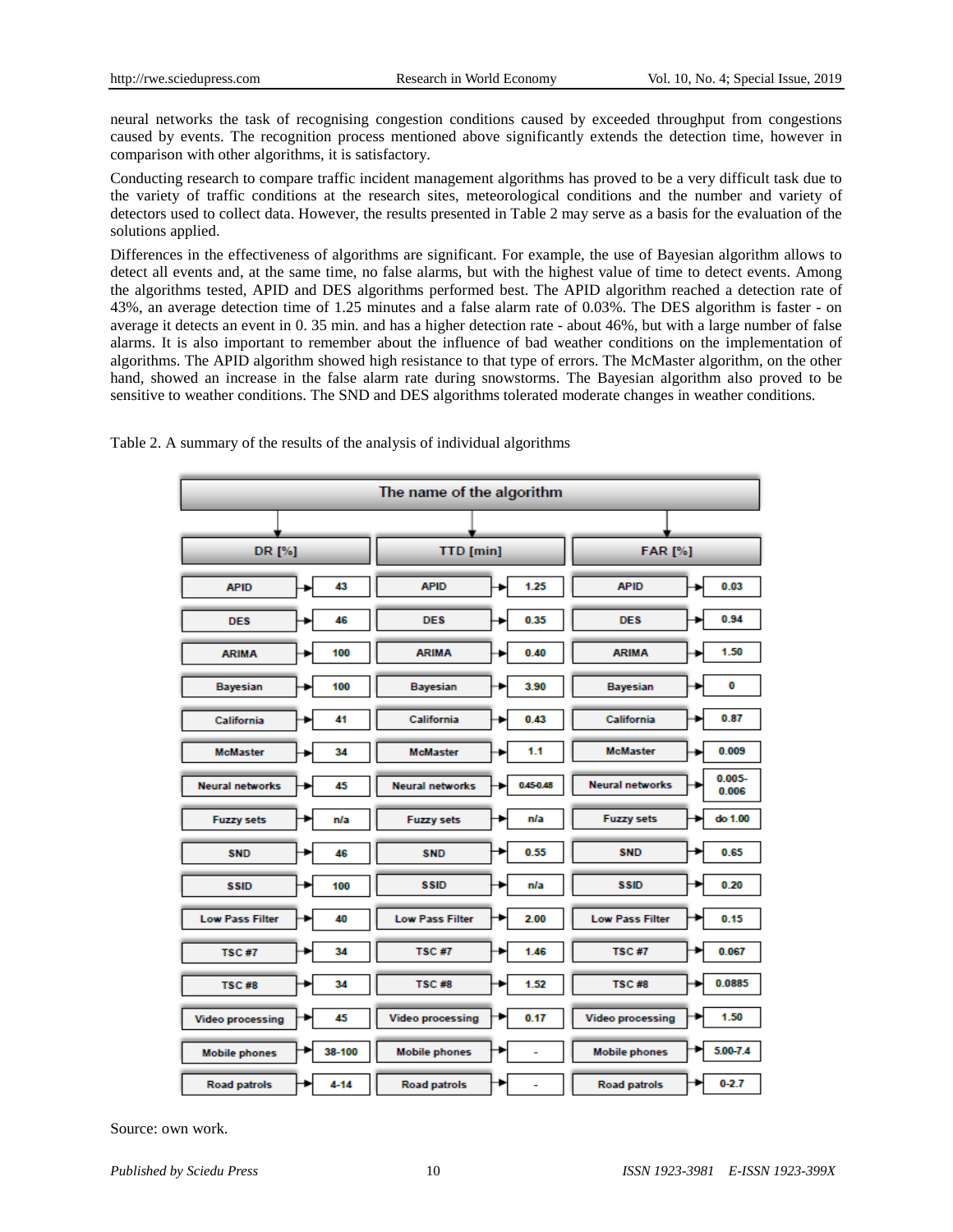Results of the research carried out in view of different effects of the application of particular algorithms in different traffic conditions, traffic volume and meteorological conditions, allowed us to assume that it is justified to combine different algorithms in a single method of event detection, combining two or more methods in order to maximise the effectiveness of traffic incident management. The fusion of algorithms is not a complex task because they use the same detection tools that collect the same or similar data in comparable time frames. If several algorithms are used at the same time, the decision on the occurrence of an event may be determined by the occurrence of alarms for most of the algorithms used in the merger. The use of several event detection methods at the same time may have even greater impact on the effectiveness of the traffic incident management system.

#### **8. Conclusion**

The aim of the article has been achieved by indicating the variety of applications of intelligent transport systems, logistics and algorithms in the implementation of tasks at the level of traffic event management:

- Although appropriate algorithms have been shown to improve the current functioning of transport systems, thereby increasing their efficiency and reducing their negative impact on road infrastructure, they require significant data logging efforts as information may not be collected and processed properly. However, a wide range of applications of artificial intelligence systems allows them to be systematically implemented.
- It is worth noting that the results of the analysis of individual algorithms presented by the authors are so reliable and significant that if they could be integrated with the existing road infrastructure, they would contribute to the development of optimal strategies for managing traffic incidents.
- A thorough evaluation of the research outcomes allowed the authors to indicate the practical aspects of their application in the form of comprehensive ICT solutions, enabling the management of traffic incidents using ICT instruments and algorithms.
- Intelligent transport systems and logistic systems, as well as algorithms may be applied in situations of variable traffic parameters and the occurrence of factors causing this variability, so decision-makers could use the suggested algorithms and other indicated telematic solutions to solve the tasks related to traffic incident management in relation to various types of road infrastructure.
- The implementation of ICT modules and algorithms constitutes a solution and a helpful instrument in the event of a disrupted flow of traffic caused by an incident and can significantly contribute to improving traffic safety.

#### **References**

- Borowiak, J., Jaśkiewicz, K., & Wąsowicz, A. (2018). Computer science in the management of a transport company. *AUTOBUSY–Technika, Eksploatacja, Systemy Transportowe, 19*(6), 1021-1025.
- Brzozowska, A., Bubel, D., & Kalinichenko, A. (2019). Analysis of the Road Traffic Management System in the Neural Network Development Perspective. *Vostocno-Evropejskij Zurnal Peredovych Technologij, 2*(3), 98.
- Bubeck, A., *et al.*. (2014). Vom fahrerlosen Transportsystem zur intelligenten mobilen Automatisierungsplattform. In *Industrie 4.0 in Produktion, Automatisierung und Logistik* (pp. 221-233). Springer Vieweg, Wiesbaden.
- Dalaff, C., Niebel, W., & NeumanN, T. (2014). Was ist eigentlich Qualitaet?-Versuch einer begrifflichen Konsolidierung und Systematik im Verkehrsmanagement/What is Q quality?-Terms and systematization in context of traffic management. *Straßenverkehrstechnik, 58*(9), 601-606.
- Dreier, J. (2018). Verkehrsmanagementzentrale der Schweiz. In *Verkehrsmanagementzentralen für Autobahnen* (pp. 73-105). Springer Vieweg, Wiesbaden.
- Dyr, T. (2015). Konkurencyjna i zasobooszczędna mobilność w miastach. *Autobusy: technika, eksploatacja, systemy transportowe*, (16), 50-56.
- Dyt, T., & Kozłowska, M., (2018). Congestion costs in the European Union. *AUTOBUSY–Technika, Eksploatacja, Systemy Transportowe, 19*(1-2), 26-31.
- Eck, F. (2015). Digital, sicher, vernetzt, individuell. Intelligente Mobilitaet braucht einen Aktionsplan. *Internationales Verkehrswesen, 67*(1), 16-17.
- Fröhlich, S., *et al.*. (2018). Nutzung von Verkehrsdaten zur Verkehrsflussoptimierung. In *Management digitaler Plattformen* (pp. 93-107). Springer Gabler, Wiesbaden.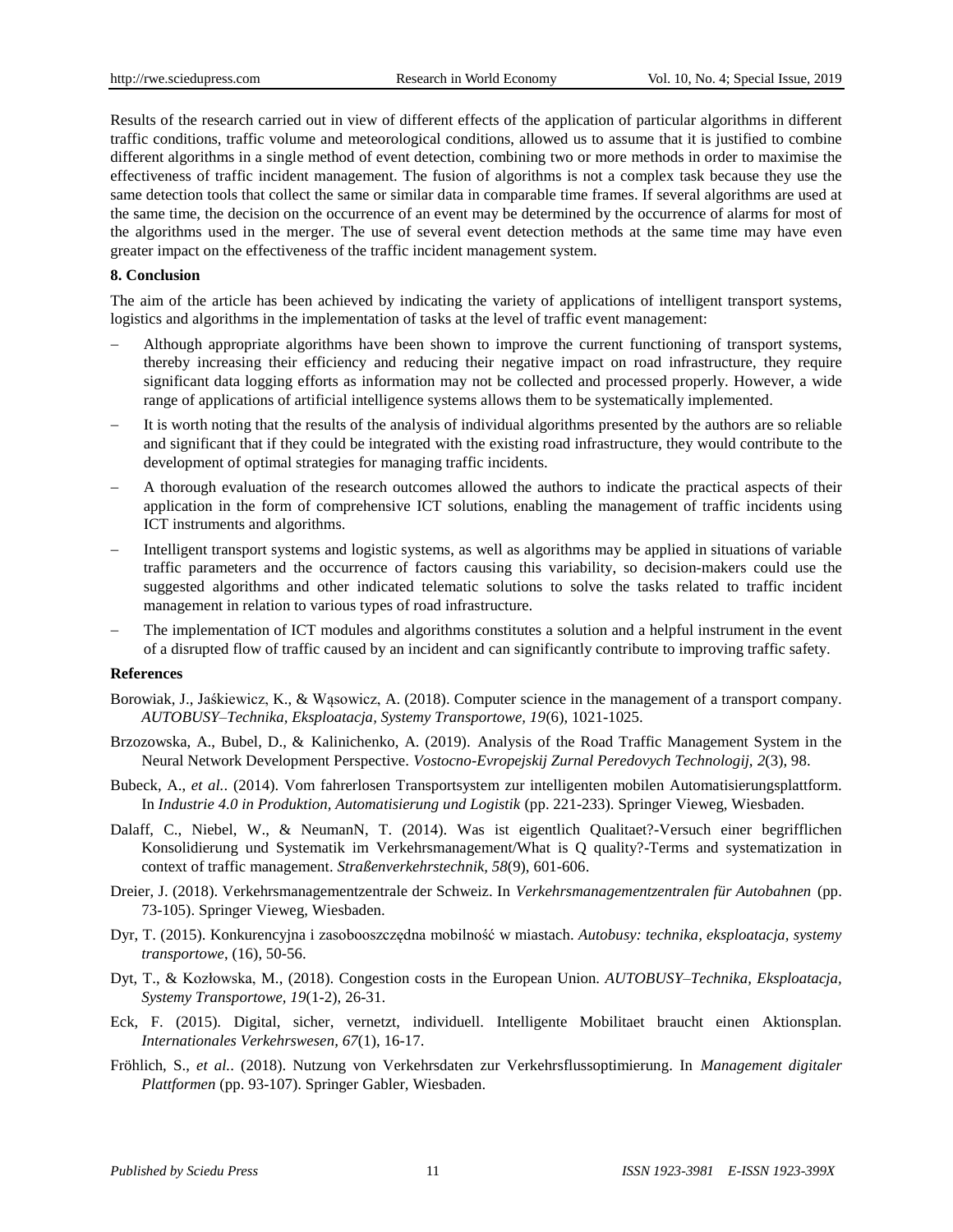- Harrer, M., Gunitzberger, R., & Baumgartner, N. (2018). Das Verkehrsmanagementsystem und die Verkehrsinformationsdienste der ASFINAG. In *Verkehrsmanagementzentralen für Autobahnen* (pp. 11-71). Springer Vieweg, Wiesbaden.
- Harrer, Manfred, *et al.*. (2018). Das Verkehrsmanagementsystem und die Verkehrsinformationsdienste der Asfinag. In Riegelhuth, G., & Sandrock, M. (Eds.), *Verkehrsmanagementzentralen für Autobahnen: Aktuelle Entwicklungen aus Deutschland, Österreich und der Schweiz* (pp. 11-71). Springer-Verlag, Wiesbaden.
- Hochgürtel, H. (2018). GPS-und Mobilfunkdaten in Verkehrsplanung und Verkehrsmanagement. In *Mobilität und digitale Transformation* (pp. 597-608). Springer Gabler, Wiesbaden.
- Hundert, M. (2018). Metropolizacja jako symulanta czynników wywołujących kongestię. *Gospodarka Materiałowa i Logistyka*, (7), 30-38.
- Kirsch, Ch., *et al.*. (2016). *Schlüsseltechnologien für intelligente, mobile Transport-und Automatisierungsplattformen*. Handbuch Industrie 4.0: Produktion, Automatisierung und Logistik, 1-17.
- Kleen, P., *et al.*. (2018). Funktionale Sicherheit von autonomen Transportsystemen in flexiblen I4. 0 Fertigungsumgebungen. In *Echtzeit und Sicherheit* (pp. 11-20). Springer Vieweg, Berlin, Heidelberg.
- Kleine-Besten, T., *et al.*. (2015). Navigation und Verkehrstelematik. In *Handbuch Fahrerassistenzsysteme* (pp. 1047-1079). Springer Vieweg, Wiesbaden.
- Kołodziejski, H., & Wyszomirski, O. (2017). Tariffs and ticketing integration of collective public transport in the region at the example of Pomorskie Voivodeship. *Transport Economics and Logistics*, (70), 85-94.
- Lämmer, S., Treiber, M., & Rausch, M. (2013). Inflow-Regulating Traffic Light Control to Avoid Queue-Spillovers in Urban Road Networks. In *Proceedings of the 3rd International Conference on Models and Technologies for Intelligent Transportation Systems*, pp. 23-34.
- Li, Linchao, *et al.*. (2016). Bagging-SVMs algorithm-based traffic incident detection. In CICTP 2016, pp. 1461-1469.
- Liedecke, Ch. (2016). Anwendung haptischer Signale. In *Haptische Signale am Fahrerfuß für Aufgaben der Fahrzeugsteuerung* (pp. 87-94). Springer Vieweg, Wiesbaden.
- Malleck, H., & Mecklenbräuker, Ch. (2015). Die Digitalisierung des Verkehrs–Mobilität 4.0. *e & i Elektrotechnik und Informationstechnik, 132*(7), 371-373.
- Netter, F. (2017). Künstliche Intelligenz im Auto-Applikationen, Technologien und Herausforderungen. *ATZelektronik, 1*(12), 20-25.
- Noll, B. (2018). Stadtverkehr der Zukunft Stressfrei durch den Strassenverkehr. *Strassenverkehrstechnik, 62*(3), 172-176.
- Nürnberger, S. (2018). Datenverarbeitung im (vernetzten) Fahrzeug. *Datenschutz und Datensicherheit-DuD, 42*(2), 79-82.
- Pieper, S., Kunde, F,. & Sauer, P. (2018). *Data Mining auf Verkehrsdaten. In Management digitaler Plattformen* (pp. 125-145). Springer Gabler, Wiesbaden.
- Rausch, M., Lämmer, S., & Treiber, M. (2013). Reducing the impact of traffic incidents using capacity-regulating traffic lights. In *Proceedings of the 3rd International Conference on Models and Technologies for Intelligent Transportation Systems*, pp. 89-98.
- Ress, Ch., & Wiecker, M. (2016). Potenzial der V2X-Kommunikation für Verkehrssicherheit und Effizienz. *ATZ-Automobiltechnische Zeitschrift, 118*(1), 16-21.
- Reusswig, A. (2018). Digital, kooperativ, automatisiert: Die Verkehrszentrale Hessen als Impulsgeber für den intelligenten Verkehr im 21. Jahrhundert. In *Verkehrsmanagementzentralen für Autobahnen* (pp. 109-169). Springer Vieweg, Wiesbaden.
- Schäfer, M., & Hoyer, R. (2017). Bewegte Beobachter zur mobilen Erfassung netzweiter Verkehrszustände. In *Innovative Produkte und Dienstleistungen in der Mobilität* (pp. 267-283). Springer Gabler, Wiesbaden.
- Schieweck, S., Kern-Isberner, G., & Ten Hompel, M. (2018). Antwortmengenprogrammierung für autonome Fahrzeuge im innerbetrieblichen Verkehr. In *Mobilität und digitale Transformation* (pp. 567-581). Springer Gabler, Wiesbaden.